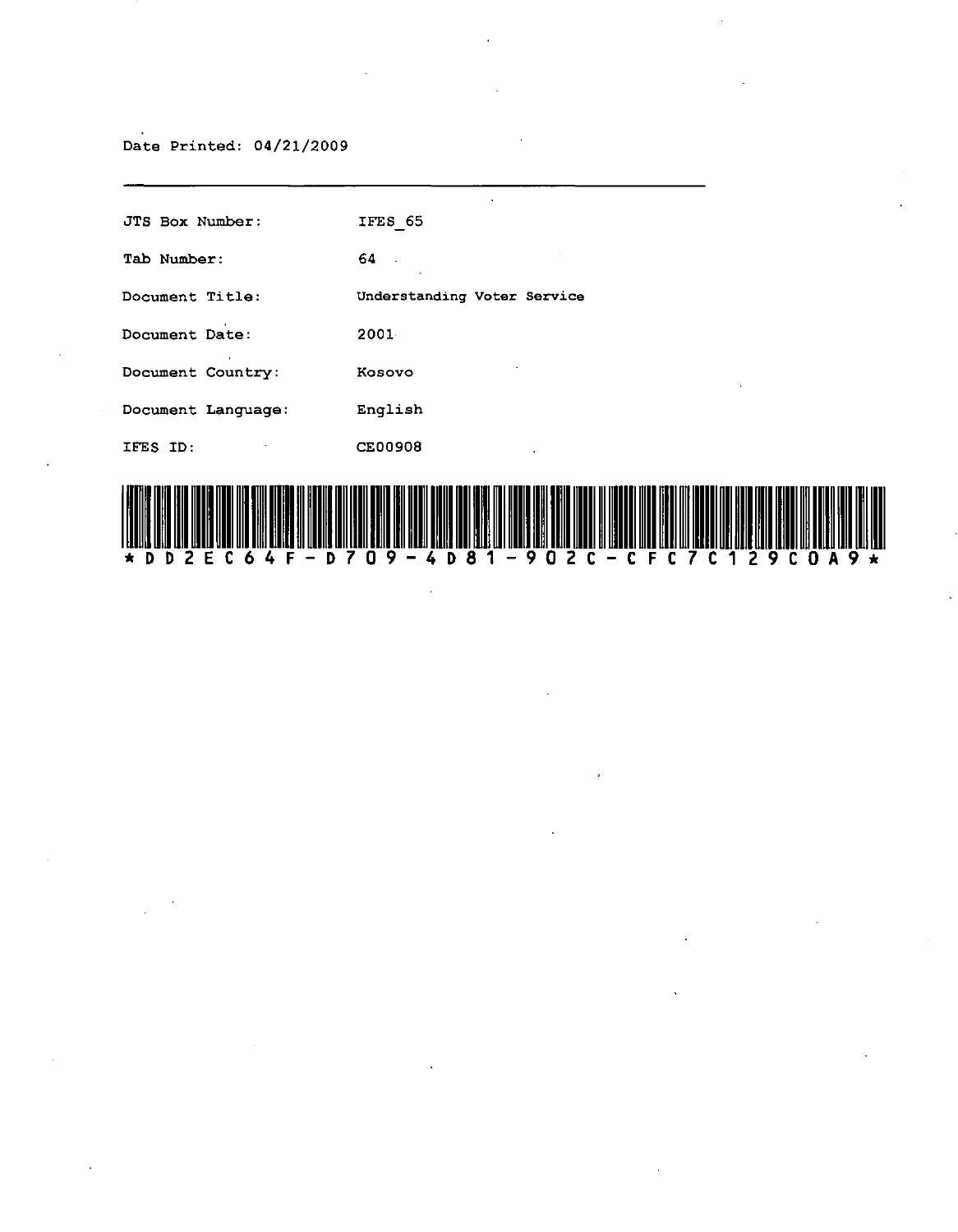### '7 **Quick Facts**

Any person who is civilly registered with the UN and who will be at least 18 years old on Election Day will be eligible to vote.

You have to be civilly registered with the UN before you can vote. Go to the UN Registration Office in your municipality, then go to the nearest OSCE Voter Service Centre, where you will be told where to vote on Election Day.

Visit an OSCE Voter Service Centre to find out where you should vote:

- $O$  If you turned 18 since the last election and have civilly registered with the UN
- $\bigcirc$  If you have moved since last year's Municipal Election.
- $\bigcirc$  If you had problems finding your name on the Voters' List in last year's election.

More information: www.osce.org/ ~ kosovo/election2001

o

# **Understanding Voter Service**









 $\frac{a}{6}$ .<br>.<br>.

o •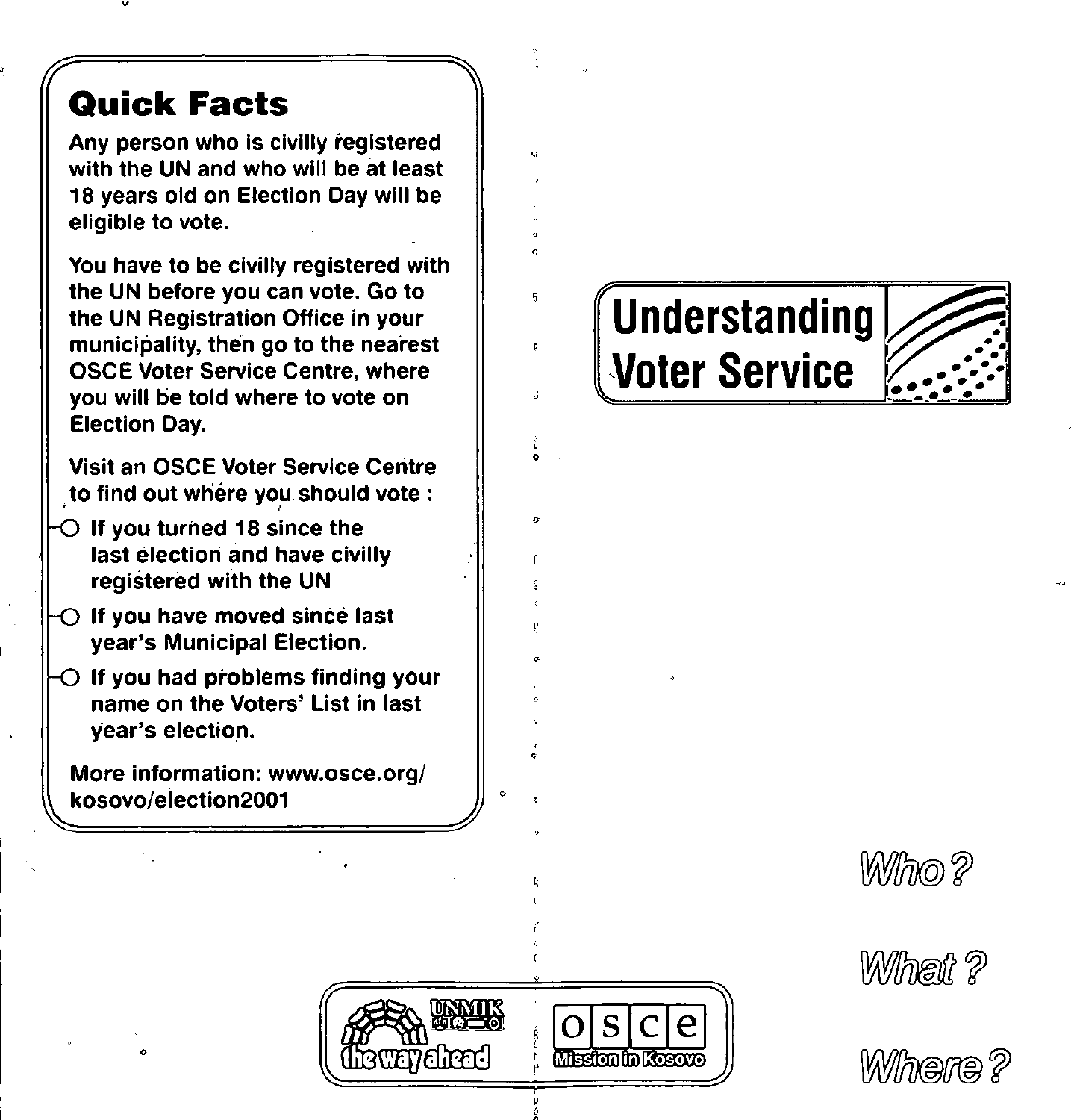#### *1/*  **Who is eligible to vote?**

Any person who is on the UN Civil Register and will be 18 years old on Election Day is eligible to vote.

Any person living outside of Kosovo who is eligible to be on the UN Civil Register, will be at least 18 years old on Election Day, and lived in Kosovo on or after 1 January 1998 is also eligible to register as a voter and vote.

## **What is Voter Service?**

The OSCE will open Voter Service Centres throughout Kosovo to make sure that everyone is assigned to a Polling Centre close to home and knows where to vote on 17 November.

Voter Services are not the same as UN Civil Registration. Use a UN Civil Registration Centre in your municipality to civilly register. Use an OSCE Voter Service Centre to find out where to vote.

**For more information: www.osce.org/kosovo/ election2001** 

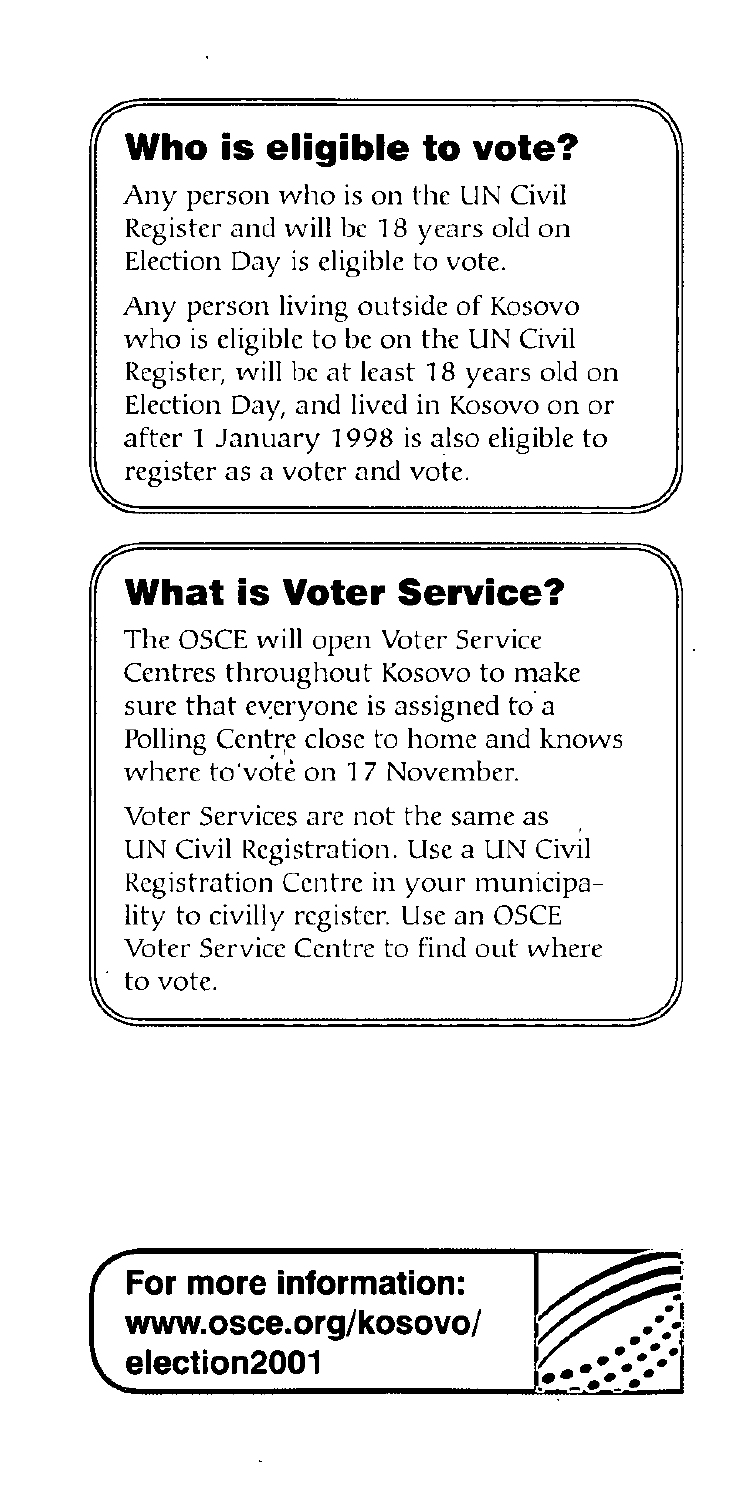### $\mathcal C$ **Who should come to an OSCE Voter Service Centre?**

If you belong to one or more categories mentioned below you need to come to an OSCE Voter *Service* Centre in oraer to find out where to *vote* on 17 November 2001:

 $\bigcap$  You civilly registered with the UN after the 2000 Municipal Elections.

 $O$  You had problems finding your name on the Voters' List during the 2000 Municipal Elections or you used a conditional ballot.

) You have moved since you civilly registered with the LIN.

 $\bigcap$  You have turned 18 since the 2000 Municipal Elections and you have *civilly* registered with the LIN.

Otherwise, there is no need to come to one of the OSCE Voter Service Centres. Watch the local media in the months before Election Day to find out where to *vote.*  $\sqrt{2\pi r^2\left(\frac{r}{r}\right)^2\left(\frac{r}{r}\right)^2\left(\frac{r}{r}\right)^2\left(\frac{r}{r}\right)^2\left(\frac{r}{r}\right)^2\left(\frac{r}{r}\right)^2\left(\frac{r}{r}\right)^2\left(\frac{r}{r}\right)^2\left(\frac{r}{r}\right)^2\left(\frac{r}{r}\right)^2\left(\frac{r}{r}\right)^2\left(\frac{r}{r}\right)^2\left(\frac{r}{r}\right)^2\left(\frac{r}{r}\right)^2\left(\frac{r}{r}\right)^2\left(\frac{r}{r}\right)^2\left(\frac{r}{r}\right)^2\left(\frac{r}{$ 

## $^{\prime}$  Not yet civilly registered?  $\; \rangle \rangle$

If you have not *civilly* registered, you should visit a UN Registration Centre in your municipality. Then you will need to visit an OSCE Voter Service Centre to be assigned a Polling Centre and to find out where to *vote* on 17 November 2001. ~ A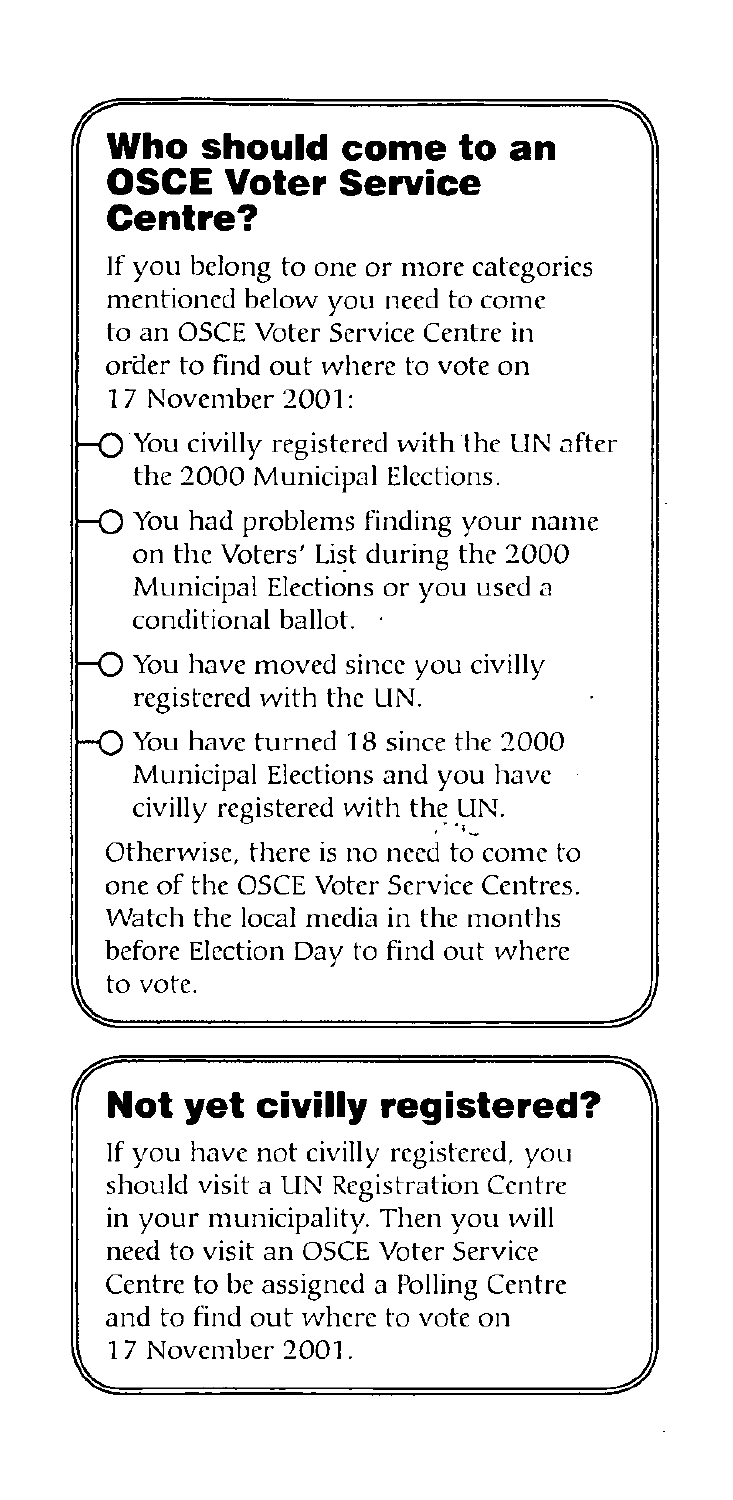## **What should you bring to a Voter Service Centre?**

Always bring one or more of the following documents with you:

-0 UNMlK ID card.

,y-

 $\bigcap$  Registration receipt.

 $\bigcirc$  Official identification document.

 $\bigcirc$  Document that proves your current address; in case you have moved and now want to vote somewhere else.

You will need more documents if you are going to civilly register at the LIN Civil Registration Centre.

 $~\sim~$ 

### $\sqrt{y}$ **Where to find the Voter Service Centres?**

OSCE Voter Service Centres will be located in all'municipalities. Most of the centres can be found in or near the UN Civil Registration Centres. Watch for information in the local media for a complete list of OSCE Voter Service Centre locations. This list can also be found on our website: **www.osce.org/kosoYo/election2001** 

~ *A* 

## **Opening times of Voter Service Centres**

OSCE Voter Service Centres are open all over Kosovo from July 30 till September 8. Monday to Saturday.